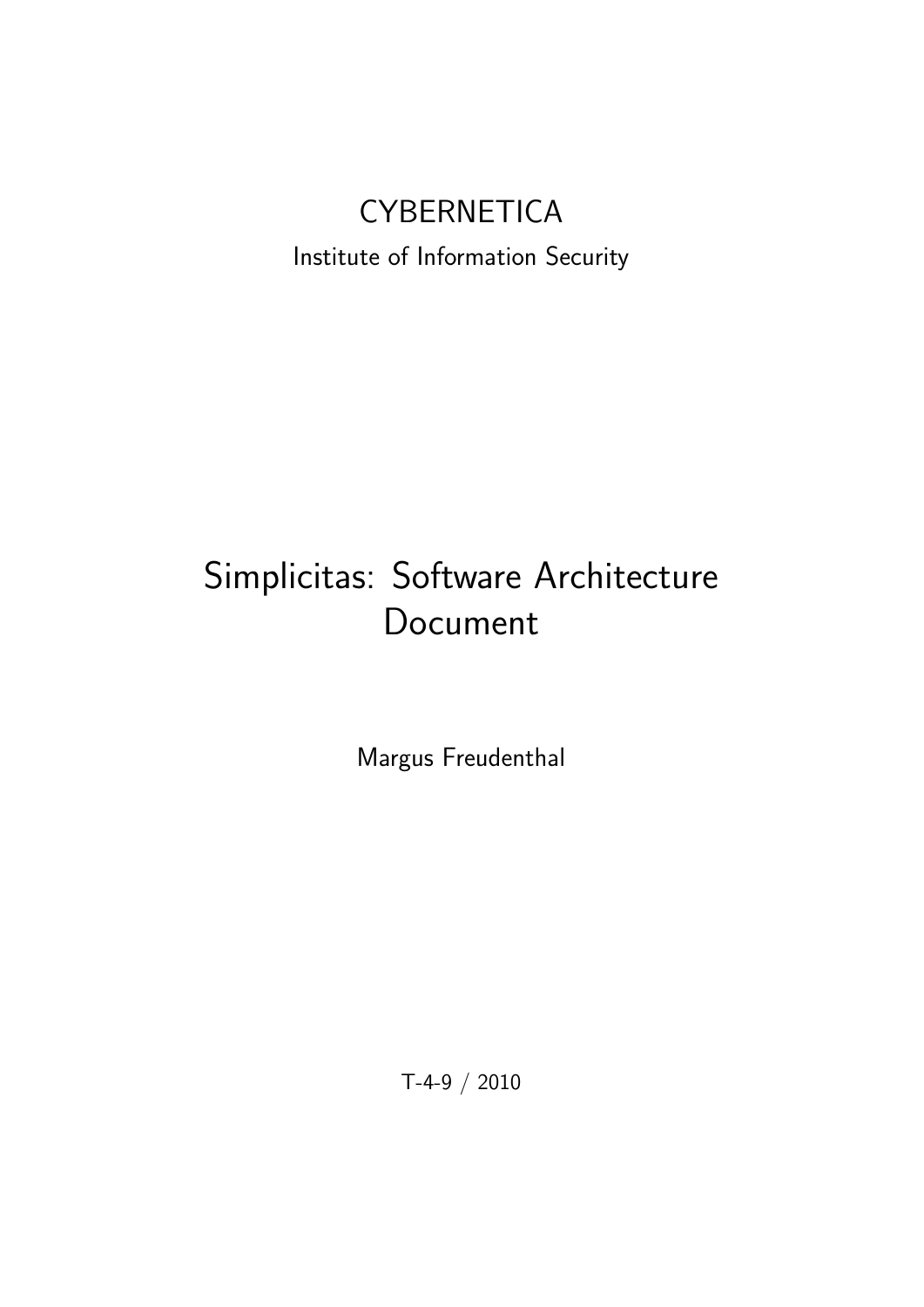Copyright  $\odot$ 2010 Margus Freudenthal. AS Cybernetica, Institute of Information Security

The research reported here was supported by:

- 1. Estonian Science foundation, grant(s) No. 6944,
- 2. the target funded theme SF0012708s06 "Theoretical and Practical Security of Heterogenous Information Systems",
- 3. the European Regional Development Fund through the Estonian Center of Excellence in Computer Science, EXCS, and the Software Technology and Applications Competence Centre, STACC,

All rights reserved. The reproduction of all or part of this work is permitted for educational or research use on condition that this copyright notice is included in any copy.

Cybernetica research reports are available online at http://research.cyber.ee/

Mailing address: AS Cybernetica Akadeemia tee 21 12618 Tallinn Estonia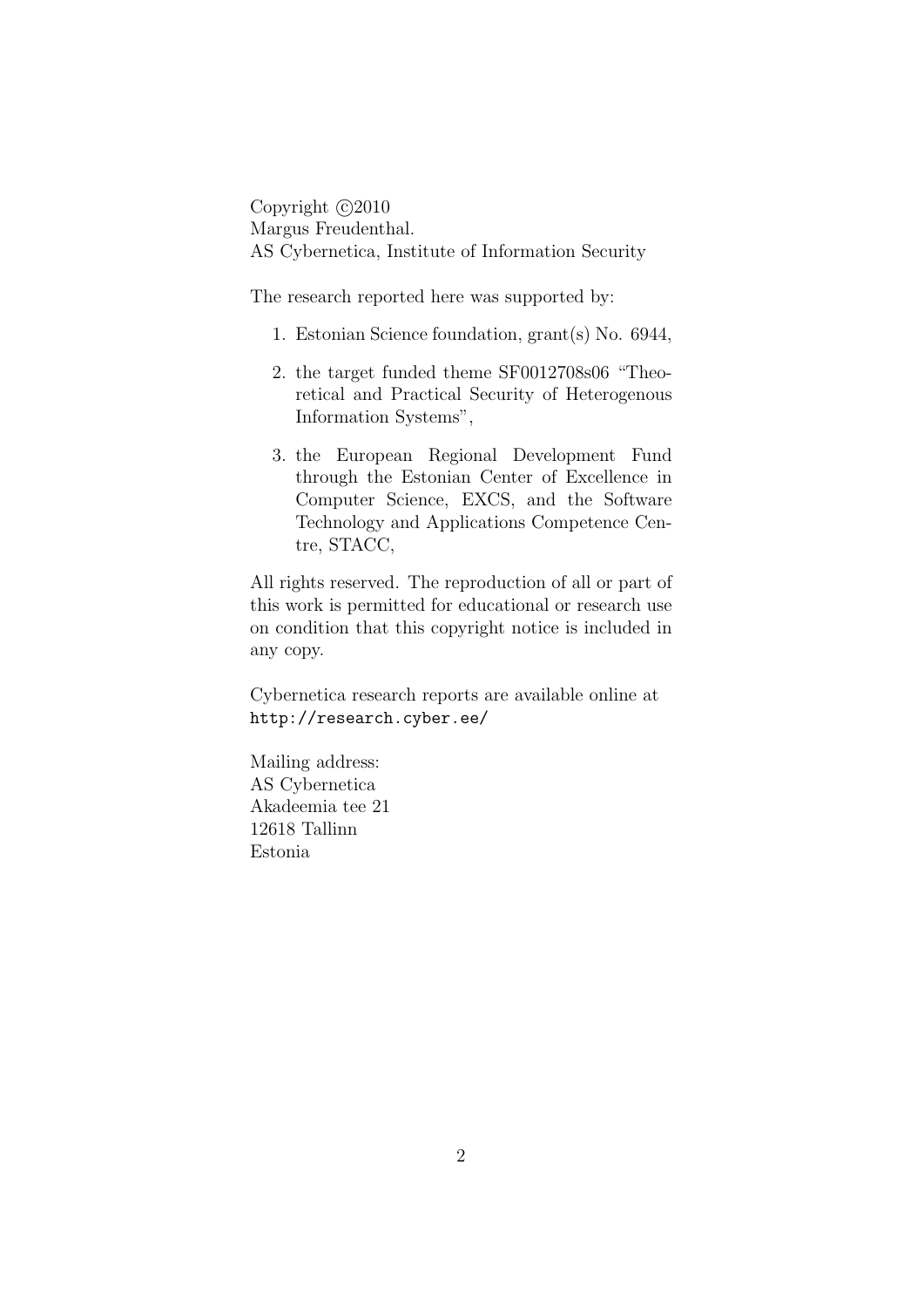# Simplicitas: Software Architecture Document

Margus Freudenthal

Version 1.0

# Contents

| $\mathbf 1$    |     | Introduction                             | $\overline{5}$ |
|----------------|-----|------------------------------------------|----------------|
|                | 1.1 |                                          | $\overline{5}$ |
|                | 1.2 |                                          | $\overline{5}$ |
| $\overline{2}$ |     | Requirements                             | $\overline{5}$ |
|                | 2.1 |                                          | $\overline{5}$ |
|                | 2.2 |                                          | 6              |
|                | 2.3 | Architecturally Significant Requirements | 9              |
| 3              |     | <b>Candidate Architecture</b>            | 10             |
|                | 3.1 |                                          |                |
|                |     | 3.1.1                                    | 11             |
|                |     | 3.1.2                                    | 12             |
|                |     | ANTLR-Based Solution<br>3.1.3            | 14             |
|                | 3.2 |                                          | 16             |
|                |     | 3.2.1                                    | 17             |
|                |     | 3.2.2                                    | 18             |
|                |     | 3.2.3                                    | 18             |
|                | 3.3 |                                          | 19             |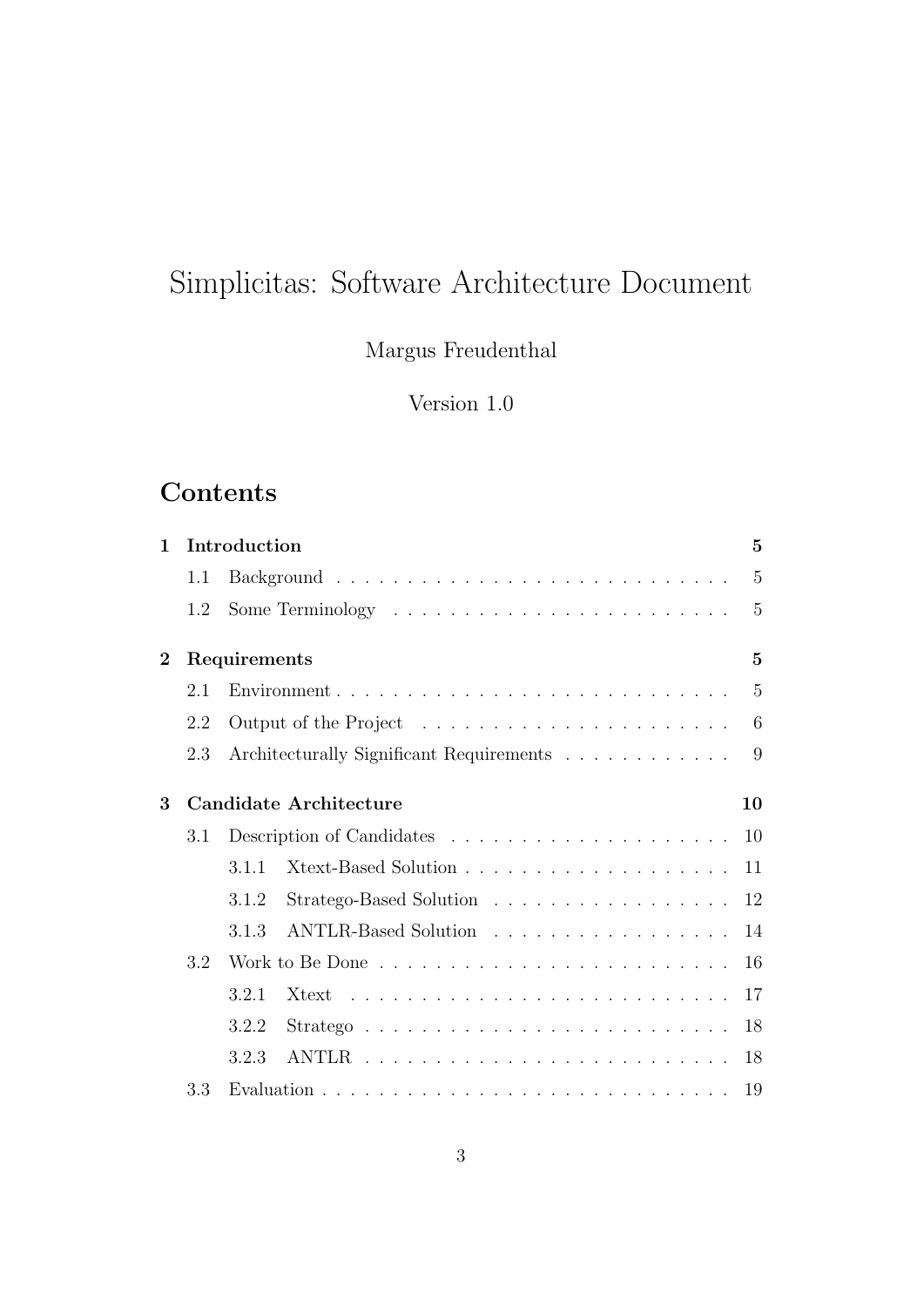| $\overline{4}$ | <b>Technical Issues</b> |                                           |    |  |
|----------------|-------------------------|-------------------------------------------|----|--|
|                | 4.1                     | Abstract Representation of DSL Program 20 |    |  |
|                |                         |                                           |    |  |
|                |                         |                                           |    |  |
|                |                         |                                           |    |  |
|                |                         |                                           |    |  |
|                | 5 Third-Party Software  |                                           | 24 |  |
| 6              |                         | Conclusion                                | 94 |  |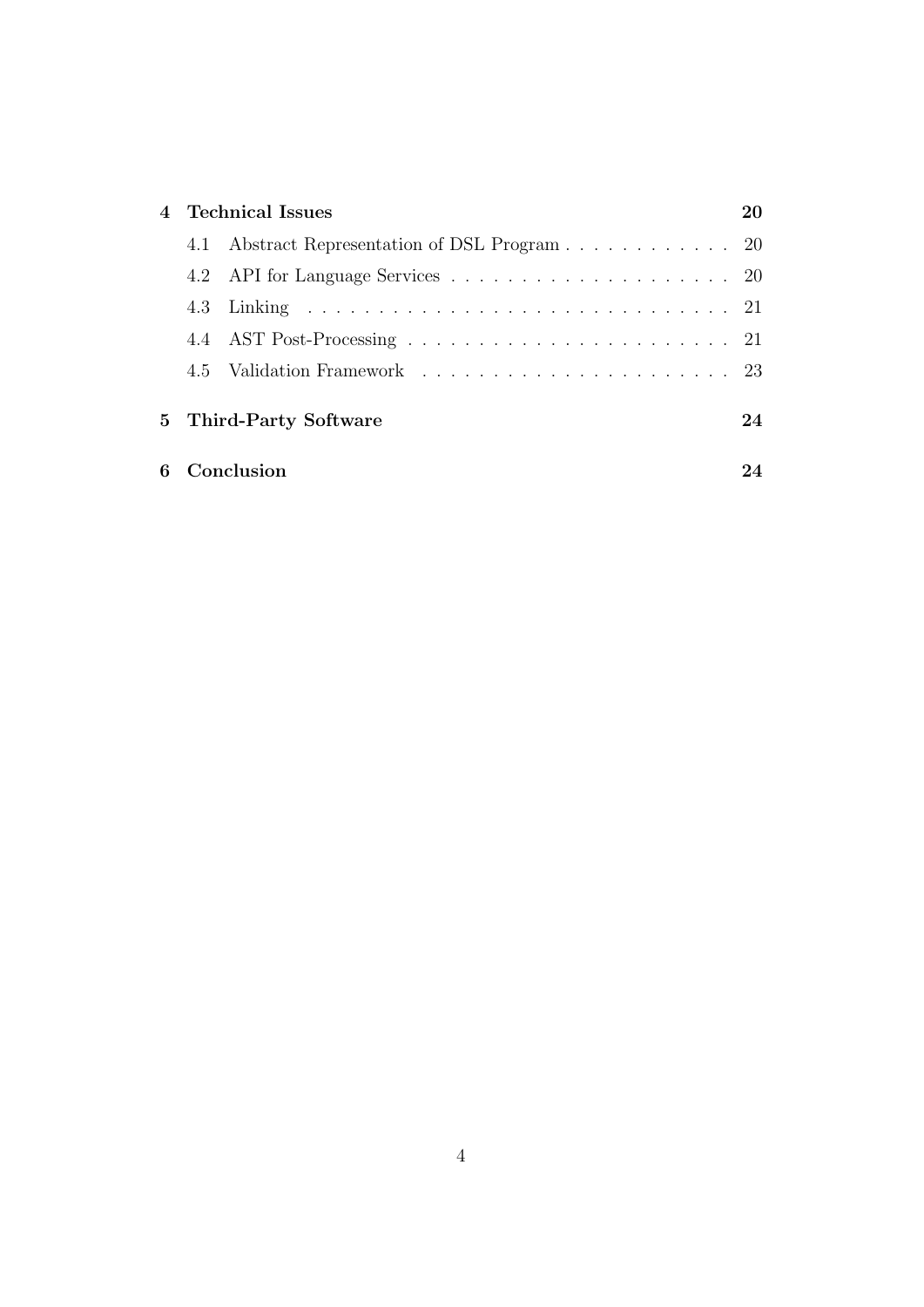# 1 Introduction

### 1.1 Background

Domain-specific languages (DSL) are proven to be useful in raising the level of abstraction when developing complex software systems. Language-oriented programming (LOP) is an approach to software development, which aims at separating the problem-specific and technology-specific parts of the system and providing a set of DSLs for describing the functionality of the system.

Although there exist several tools for supporting various aspects of DSL construction, there are no turn-key solutions for applying LOP in enterprise information system development. This creates quite a high entry barrier for organization wishing to make extensive use of DSLs.

Simplicitas is a sub-project carried out by Software Technology and Applications Competence Centre<sup>1</sup>. The goal of the Simplicitas project is to develop a resonably comprehensive toolset for creating DSLs in an enterprise context.

This project will leverage existing open source tools to minimize the amount of work that needs to be done. The work will mainly consist of selecting the existing tools, integrating them and adding additional features.

#### 1.2 Some Terminology

DSL tool – a software component that is targeted at creating DSLs. Examples include parser generators, templating engines, IDE generators etc.

DSL toolkit (toolset) – set of DSL tools that covers most (preferably all) aspects of creating a DSL.

System under development (SUD) – enterprise information system (EIS) which is partially written using DSLs.

# 2 Requirements

#### 2.1 Environment

This project targets organizations that develop Java-based information systems. To make matters more concrete, we can assume web-based user inter-

<sup>1</sup>See http://www.stacc.ee/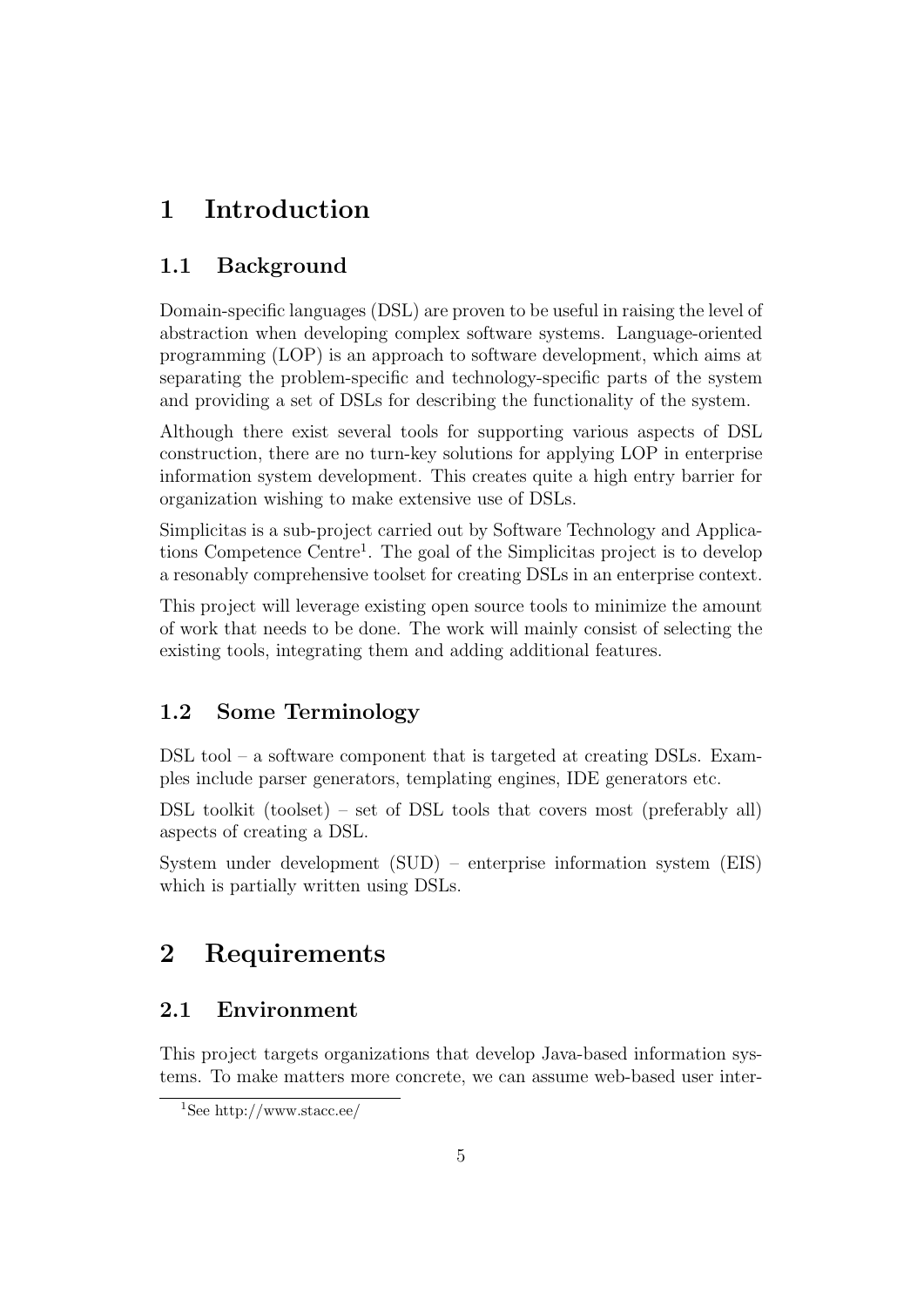faces and use of J2EE standards, but these are not necessary. The information systems implement complex processing logic and there is need to make it more compact/readable with possibility of letting non-technical people express the logic directly in formal language.

The organization also uses elements of product line architecture  $-$  it creates systems that have similar functionality or that are based on common architecture. This makes the case for DSLs more compelling because any investments in DSL technologies can be paid back in reduced costs over creating several systems.

In Cybernetica, examples for these kinds of systems/projects are Customs Engine (a set of systems for processing various customs documents) and cyberDiagnostics (medical laboratory and radiology information system).

Published reports on using DSLs for enterprise software development generally emphasise building complex DSLs for very complex systems. The systems under development often are based on product line approach. It seems that these DSLs are generally implemented via complex hand-written code generators.

#### 2.2 Output of the Project

The output of this project is a toolset for creating implementations of textual  $DSLs<sup>2</sup>$ .

Must-have requirements:

- 1. The toolset must be open source and free (as in free beer). This is becoming industry standard and it is very hard to attract some users to toolkit that does not conform to this requirement.
- 2. The toolset must support compiling DSL programs to Java. This follows directly from section 2.1.
- 3. The toolset must support compiling DSL programs to various output formats.

This means that the DSL can be used to generate XML, build files, etc.

<sup>2</sup>The focus is on textual DSLs as opposed to graphical DSLs. I believe that textual DSLs have lower entry barrier because they are more familiar to programmers who are used to textual programming languages and can be managed and version controlled much like ordinary programs (as opposed to potentially complicated repository management usually involved when using graphical DSLs).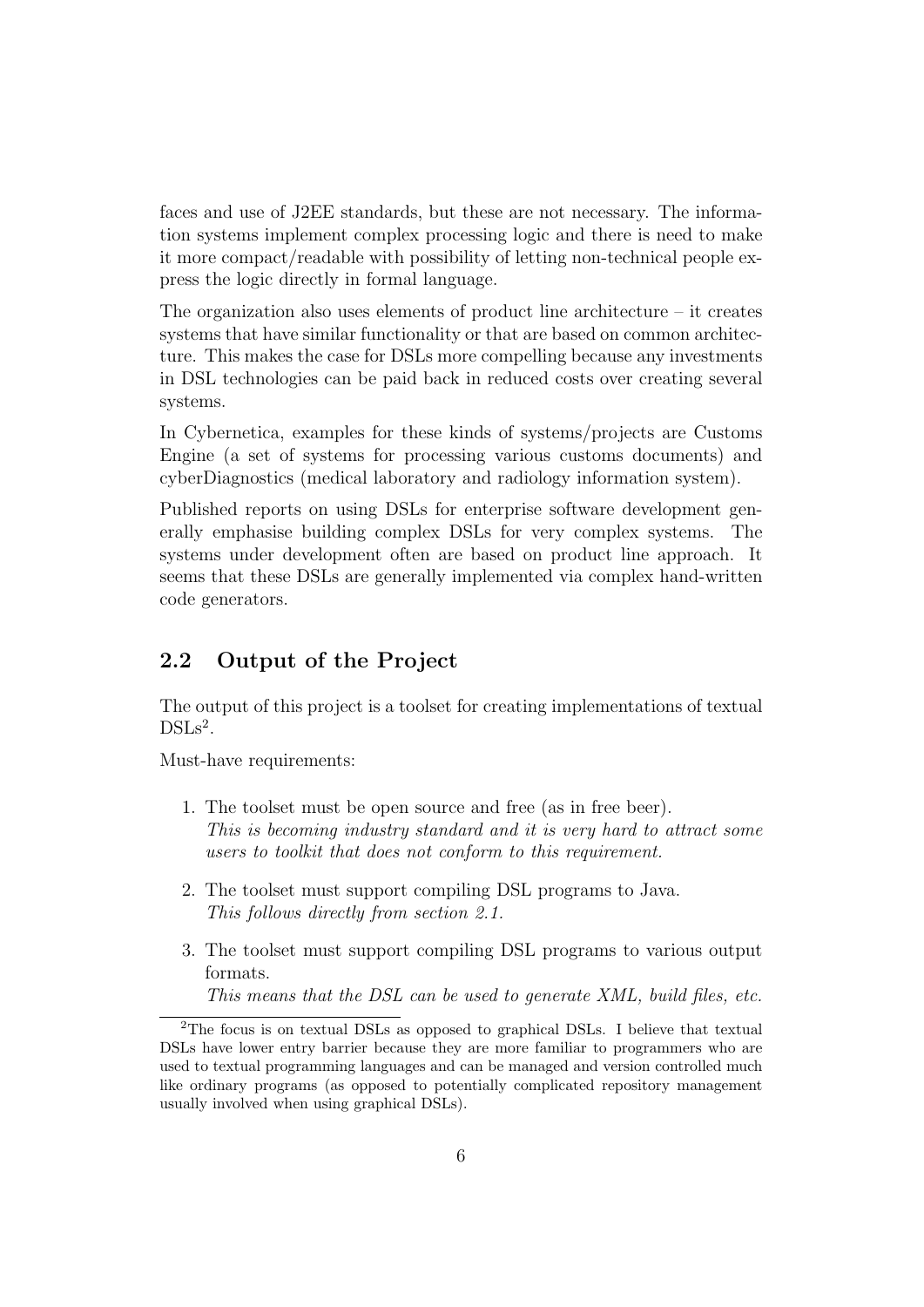4. The toolset must support calling the DSL compiler from the build system.

Note: the compiler must be fast to support re-generating the code on each build.

- 5. The toolset must support calling the DSL compiler from the SUD. In this case, the DSL programs are compiled by loading them into the SUD.
- 6. The code generated from the DSL compiler must not have restrictions that prevent it from being integral part of the SUD. Just in case. . .
- 7. The toolset must support creating IDE for the DSL. Nowadays, IDE support is considered to be default feature of a programming language. Having a reasonably friendly IDE is necessary for acceptance of a DSL (both by non-technical users and developers).
	- (a) Preferably the IDE should be based on Eclipse that is becoming the industry standard Java IDE.
	- (b) The IDE generator should support the followig features (in decreasing order of importance):
		- i. syntax colouring;
		- ii. real-time error reporting;
		- iii. content assistance (autocomplete);
		- iv. reference navigation<sup>3</sup>;
		- v. documentation tooltip;
		- vi. locating usages of declared name;
		- vii. support for simple refactorings (e.g. renaming a variable).
- 8. The toolset must support distributing the DSL program over several files.

Although the program is spread over files, the DSL compiler must be able to process the whole program in one piece. Also, features such as reference resolving must work between source files.

9. The toolset must include documentation generator, similar to JavaDoc. The DSL developer can include the documentation comments in the grammar file and the documentation generator outputs annotated grammar, basically the language reference.

<sup>3</sup>User clicks on a name and navigates to definition of this name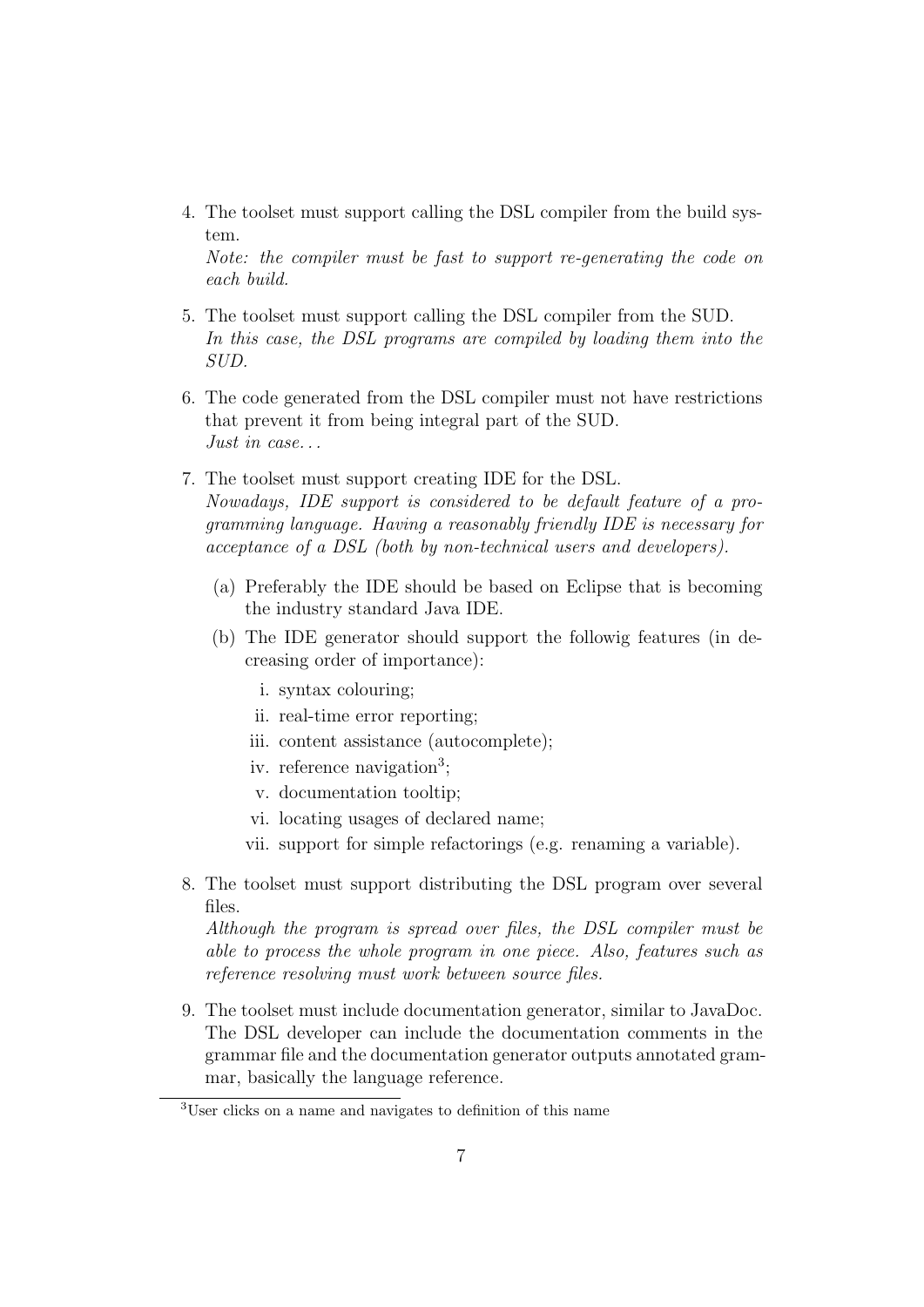- 10. The toolset must make it easy to create simple DSLs. By simple, I mean DSLs that do not have complicated internal structure and that have one-to-one mapping from DSL constructs to generated Java constructs. An example of simple DSL is state machine example in [1]. Creating a full implementation of this example DSL should not take more than half a day by a skilled developer.
- 11. The toolset must make it possible to create complex DSLs. Complex DSL is a DSL that has complicated grammar/internal structure. DSL constructs do not have direct mapping to Java constructs. Compilation of a complex DSL is usually done in several steps which transform abstract representation of a program into another abstract representation that is more closer to the target language. This final abstract representation is then transformed into target language  $(e.g.$ Java).

Should-have requirements:

- 1. The toolset should provide support for unix-based editors (e.g. vim). The support can include:
	- (a) generating vim syntax files from grammar definitions;
	- (b) generating tag files from DSL programs.
- 2. The toolset should provide support for debugging DSL programs. However, it is a bit unclear how precisely this support should be manifested. This can mean several things.
	- Include source information in the generated JVM bytecode so that the compiled DSL program can be debugged using standard sourcelevel debugger. (TODO: do the standard IDEs like Eclipse support debugging of non-Java programs?)
	- Establish some sort of traceability between DSL program and the generated Java code. Use this information when debugging the generated code (e.g. running the code in debugger or looking at exception stack traces). Another possibility is viewing DSL program and generated program side by side and jumping between the two views. This could help understanding what exactly is generated from the DSL program and what parts of the DSL program contribute to given generated code construct.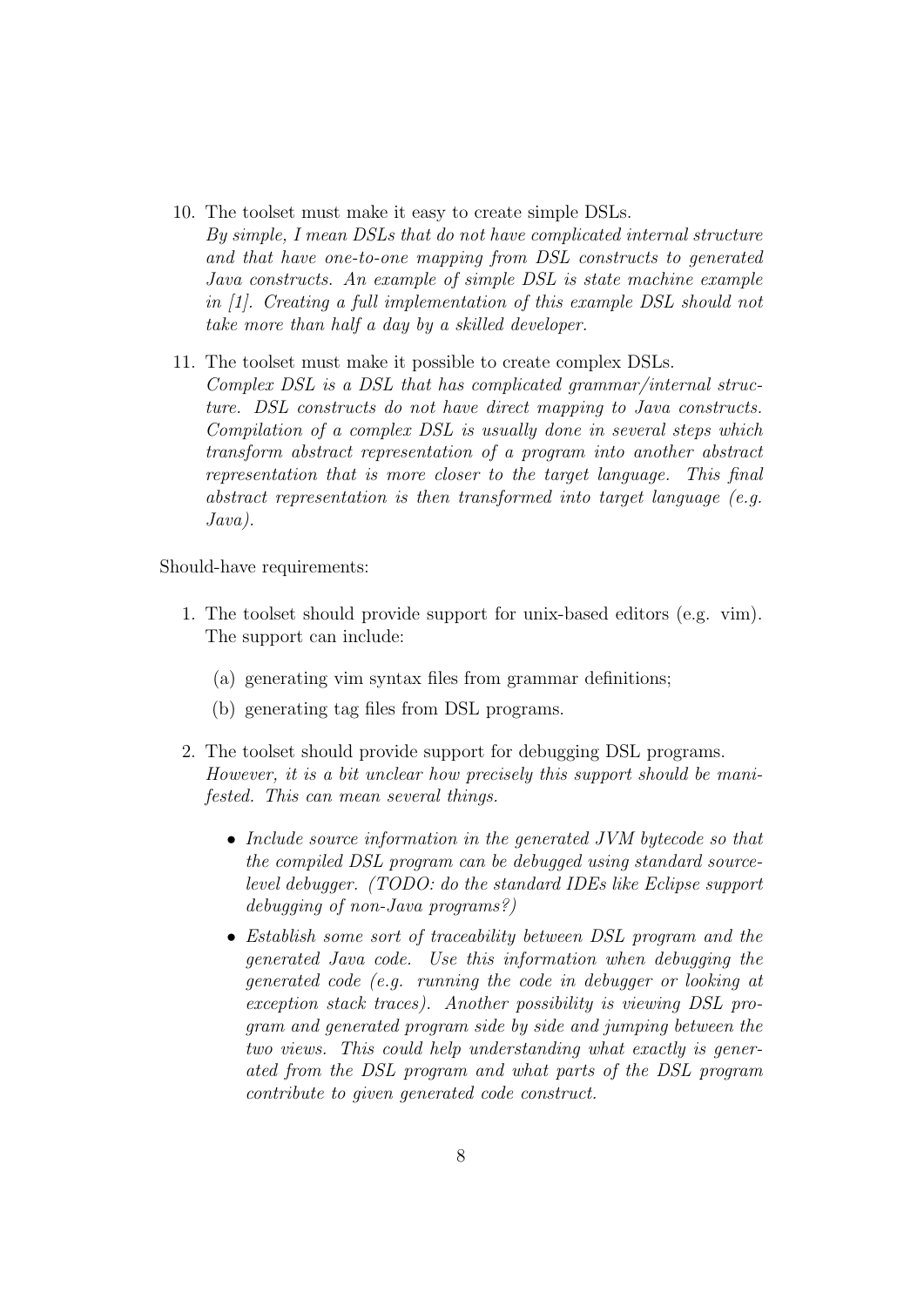- 3. The toolset should support separate compilation of the DSL programs. This mostly means that if DSL program consists of several files and some files are compiled separately, then some features, such as reference resolving must still work.
- 4. The toolset should support generating a grammar documentation. Based on the annotated grammar description, the toolset should generate documentation that contains e.g. annotated BNF of the DSL's grammar.

Nice-to-have requirements:

- 1. The toolset can support creating interpreter for the DSL. The interpreter must be native Java component. However, it is a bit unclear what the support for interpreter should look like. Should it include support for bytecode generation and interpretation? Or should it just be some library that simplifies walking the AST?
- 2. If the DSL is implemented as interpreter, then it must be possible to call the interpreter both from the build system and from the SUD.
- 3. The toolset can support creating a family of DSLs that share similar syntax or language constructs (e.g. use common expression sublanguage).

The idea is that if the software architect designs several DSLs for describing various aspects of the SUD, then it is desirable that these DSLs resemble each other both syntactically and semantically. Also, this resemblance should be achieved by code reuse where parts of the syntax definition are reused from one DSL to another.

#### 2.3 Architecturally Significant Requirements

The main requirements driving the architecture of the DSL toolkit are the following.

- The DSL toolkit should be based on existing tools, as much as possible.
- It must be possible to integrate the DSL implementation into Javabased software.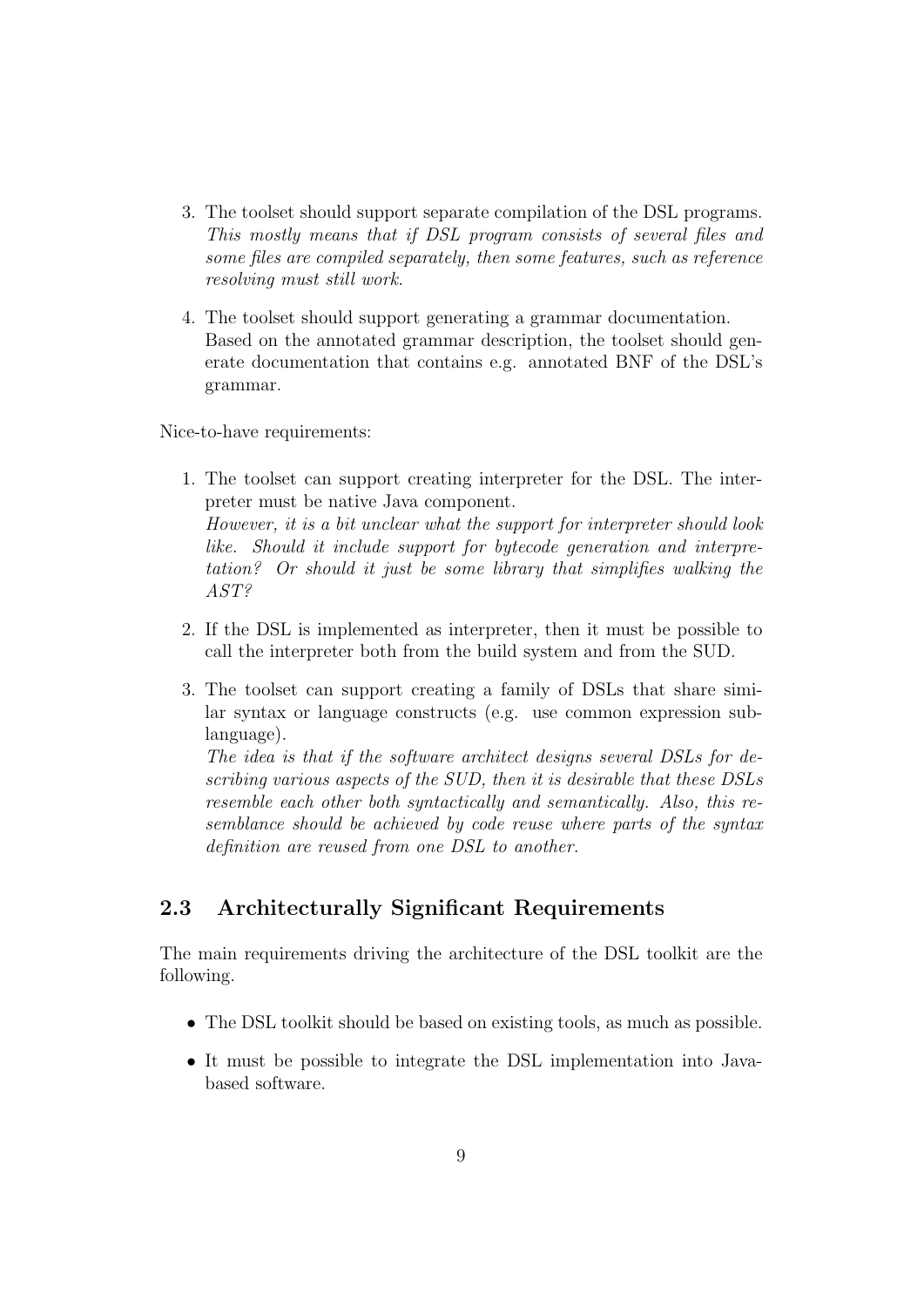- It must be easy to create implementation for a simple DSL. For example, parser, IDE and code generator for state machine example in [1] should take no more than half a day, ideally couple of hours.
- It must be possible to create implementation for a complex  $DSL<sup>4</sup>$ .
- The toolkit must be easy to learn and use for "architect level" developers. That means, developers who have previous experience with several frameworks and programming languages.

### 3 Candidate Architecture

#### 3.1 Description of Candidates

This section presents candidate architectures. Each candidate architecture is based on one or several off-the-shelf components. The amount of additional work needed differs between candidates. Because the base components will determine the general characteristics of the composite DSL toolkit, the selection of base technologies is very important.

Each candidate architecture contains components with the following functions:

- representation of the AST (or model, in MDD terms);
- parser generator (generates component for T2M transformation);
- template engine (component for M2T transformation);
- IDE generator (generates text editor with the usual IDE features);
- M2M engine (used for multi-step compilation of complex DSLs);
- validator (checks structural and type correctness of DSL programs);
- builder (invokes various transformations in the correct order).

<sup>4</sup>Complex DSL is a DSL that has complicated grammar/internal structure. DSL constructs do not have direct mapping to Java constructs. Compilation of a complex DSL is usually done in several steps which transform abstract representation of a program into another abstract representation that is more closer to the target language. This final abstract representation is then transformed into target language (e.g. Java).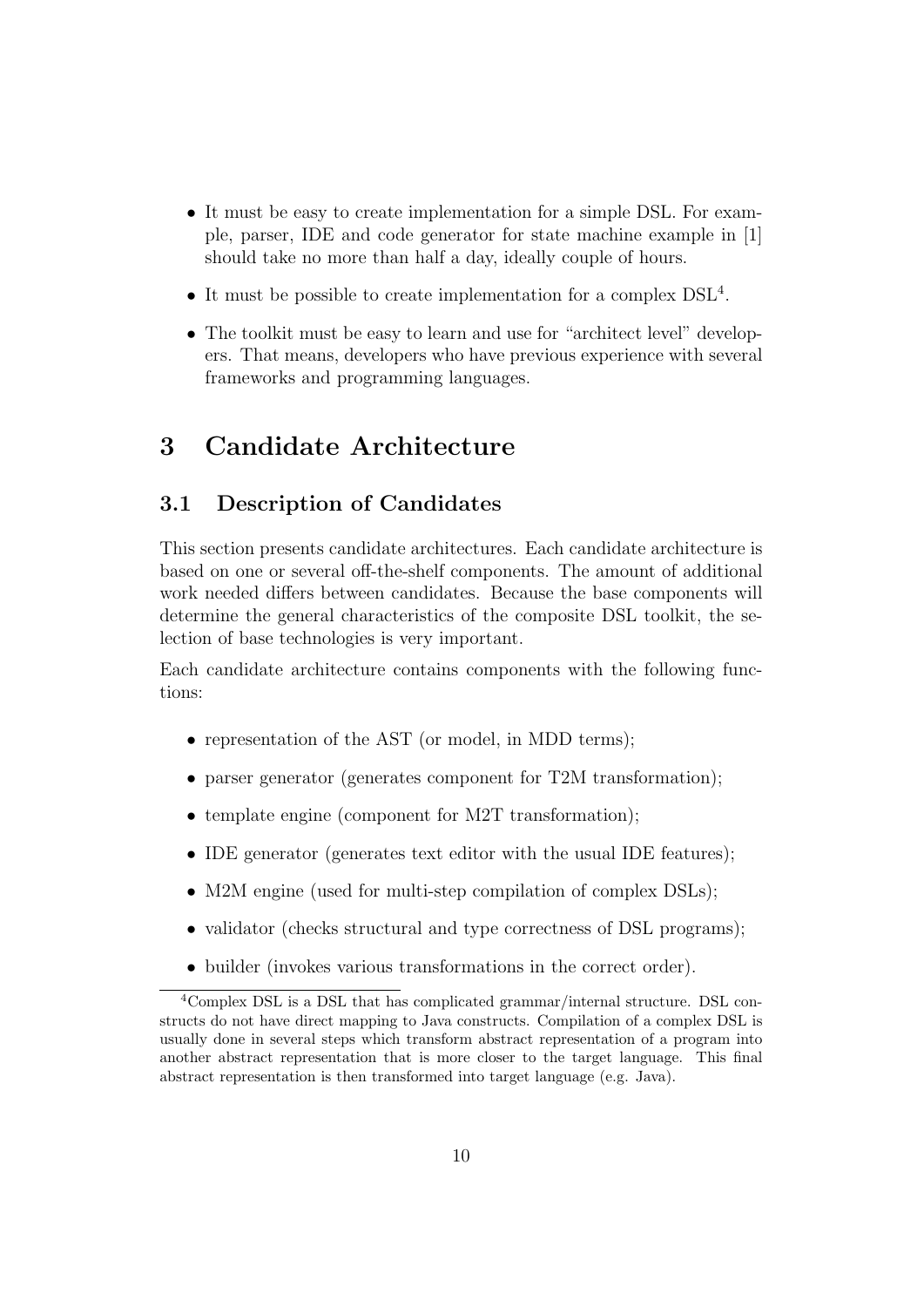#### 3.1.1 Xtext-Based Solution

Toolkit will be based on Eclipse Xtext<sup>5</sup>, licenced under Eclipse Public Licence. Xtext is based on the Eclipse modelling tools and offers good usability for creating simple DSLs.

The solution would consist of the following parts.

- AST representation: Ecore (format used in Eclipse modelling tools) model. Can be derived from the grammar description.
- Parser generator: Xtext uses ANTLR-based parser generator. Grammar description is based on ANTLR syntax that is annotated with information needed to generate the Ecore metamodel.
- Templating engine: Xpand. It is an interpreted templating engine that is used mostly with Xtext. It offers quite typical set of features and can call functions written in Xtend language (see next bullet point).
- M2M engine: the "orthodox" solutions would be ATL and QVT which are model-to-model transformation languages with implementations on the Eclipse platform. However, they are both quite inconvenient to use in practice and at least QVT implementation cannot be used outside the Eclipse IDE. The Xtext package also includes Xtend language that can be used to process models. It is interpreted, Java-like language with some additional features (multiple dispatch and first-class functions).
- IDE generator: Xtext includes IDE generator that seems to work quite well and offers good functionality.
- Validator: Xtext offers API for writing validation functions in Java.

#### Overall

Xtext offers good functionality and ease of use out of the box. It is easy to create a simple language containing parser, IDE and code generator. However, it is integrated with the Eclipse platform and it may not be the best choice for creating complex DSLs.

#### Pros

• Provides nice, usable IDE.

<sup>5</sup>http://www.eclipse.org/Xtext/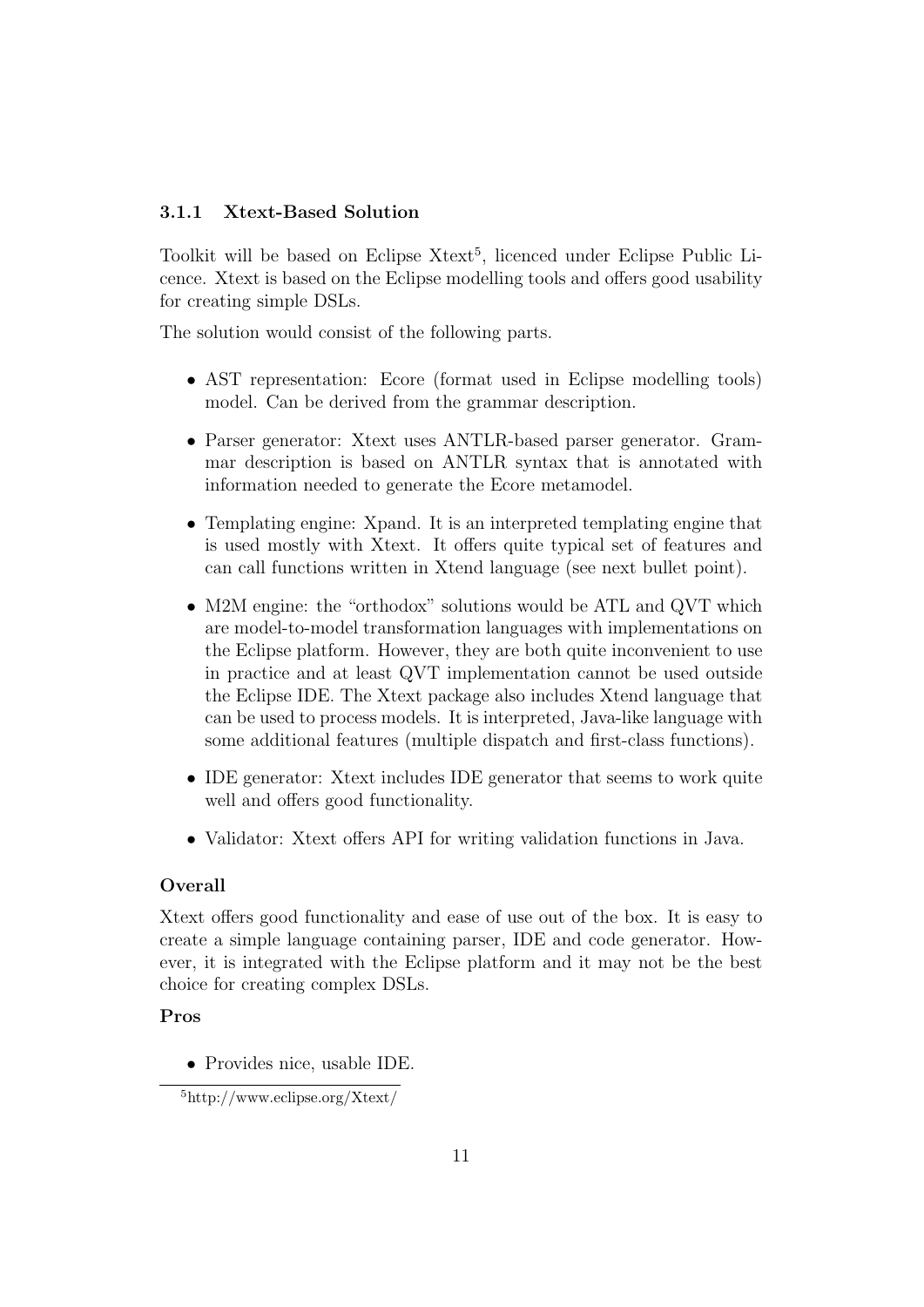- Easy to create simple languages.
- Official part of Eclipse platform.
- Actively developed (at least, actively promoted).

#### Cons

- Ecore metamodel is a bit overweight, if one wants to use and modify it from the Java code.
- It seems that Xtext is not a very good solution for implementing complex DSLs. The general mode of operation is processing each DSL file in isolation. There seems to be no support for processing set of DSL files together<sup>6</sup>. Implementing complex DSLs will result in programming Java against quite heavyweight APIs. The built-in link resolving only works inside one DSL file and changing this behaviour seems to be very difficult.
- Xtext seems to rely on Modelling Workflow Engine (MWE) which is essentially an XML-based scripting language for invoking the components in the correct order.
- Xtext is based on interpreted languages MWE, Xpand and Xtend. The errors in programs are only reported at run time. Also, this combination is also not very fast. I have not done extensive performance testing, but I suspect that recompiling DSL programs at each build can get time-consuming.
- Xtext is quite dependent on the Eclipse IDE. There is maven plugin for compiling Xtext project without Eclipse, but this requires downloading 40MB of dependencies. The generated language implementation will probably have less dependencies, but this can still make embedding DSL implementation into application runtime difficult.

#### 3.1.2 Stratego-Based Solution

Toolkit will be based on the Stratego/ $Xt^7$  program transformation system and associated tools (licenced under LGPL). Stratego is a language that is

 $6$ There is a way to import elements from other files, but this means that one must explicitly create some "master" file and including import statements for all the elements in all the DSL files.

<sup>7</sup>http://strategoxt.org/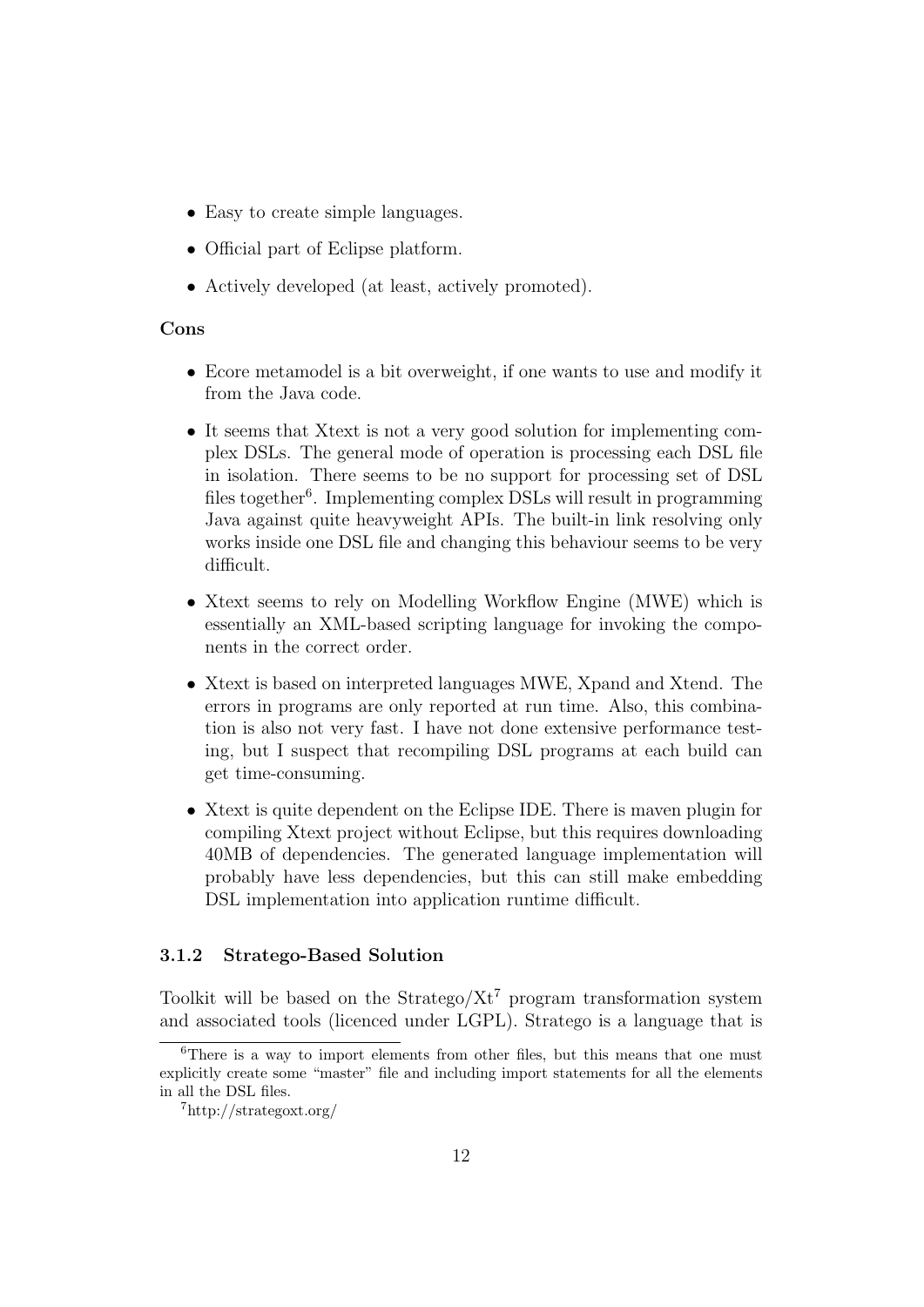mainly targeted at rewriting programs, e.g. for adding additional language constructs, optimising and refactoring.

The solution would consist of the following parts.

- AST representation: ATerm (Stratego native representation for syntax trees).
- Parser generator: SDF (parser generator used by Stratego).
- Templating engine: Stratego does not contain a traditional templating engine. However, it does contain mechanism for turning AST back to text ("unparsing") and pretty-printing the result. The unparsing support seems to assume 1:1 relationship between the AST and the output (it really is the reverse of parsing). Therefore, the default approach used by Stratego assumes that the DSL program is transformed to AST that closely resembles output and then transformed to text.

Stratego comes with java-front that contains AST definitions and prettyprinter for the Java language. java-front also allows embedding Java code in Stratego programs (the embedded code is syntax-checked at the compile time). In practice, however, the use of embedded Java code is quite cumbersome if the code is composed of many distinct pieces and other data (such as class and variable names). Using this method requires knowing exactly how the AST of various Java code snippets will look like and ensure that these AST pieces will combine into well-formed Java AST.

Another option is to use string quotation syntax that will be part of the Stratego/Xt 0.18 release. The syntax is similar to e.g. Ruby strings. This will lose the compile-time syntax checking, but is more convenient because various issues with composing AST parts will disappear.

- Validator: Stratego code.
- IDE builder: Spoofax/IMP. It is based on IMP<sup>8</sup> toolkit that is interfaced with Stratego code so that it is possible to program the IMP services in Stratego.

#### Overall

Stratego toolkit is created by smart people and is specifically targeted for implementing language processors. The IDE part is not very refined though

<sup>8</sup>http://www.eclipse.org/imp/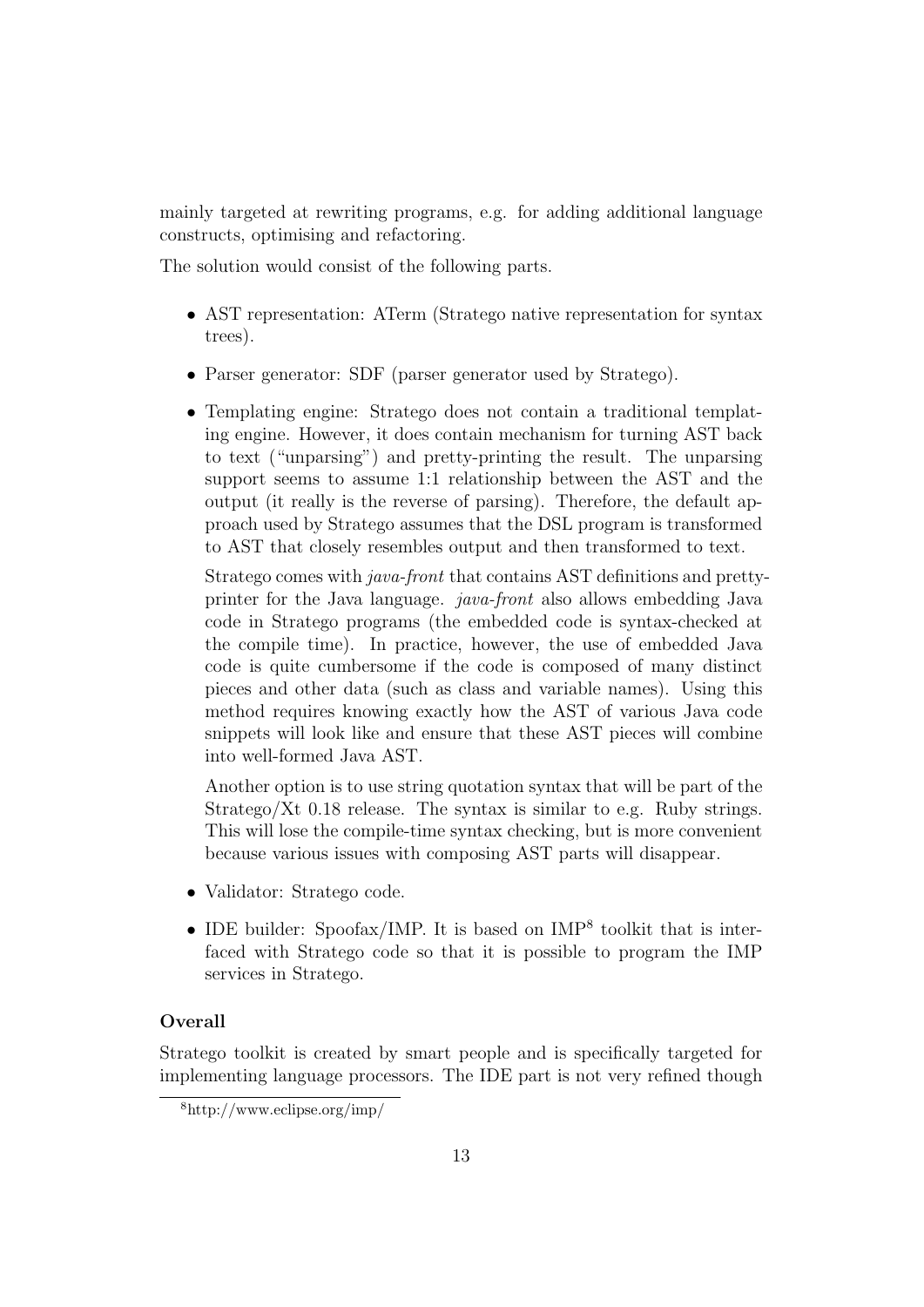and implementing simple DSLs in Stratego seems to be quite a bit of work (however, this can probably be reduced by creating suitable wizards or libraries).

The Stratego compiler is a native executable and by default produces native executables. This is a bit problematic because it requires DSL developers to have full Stratego installation. Having DSL implementation in executable form makes it more difficult to include DSL compiler into running application. The solution is to use Stratego/J that is a Java implementation of the Stratego virtual machine and can run Stratego programs that are compiled to bytecode.

#### Pros

- The language implementation part does not depend on user interface components.
- Powerful language for program transformations.

#### Cons

- Stratego language is quite different from usual programming languages. Complicated Stratego programs can get messy, although Stratego-Tiger and WebDSL demonstrate that creating complex Stratego programs is possible.
- Large parts of the standard library are undocumented.
- Windows port of the Stratego exists, but it seems that it does not have high priority.
- The Java implementation of Stratego is not very mature and does not offer good performance (order of magnitude slower than the native implementation).
- The IDE builder is not as polished as e.g. Xtext.

#### 3.1.3 ANTLR-Based Solution

The toolkit will be based on the  $ANTLR<sup>9</sup>$  parser generator (licenced under BSD licence) and IMP IDE toolkit (EPL licence). Program validation and

<sup>9</sup>http://www.antlr.org/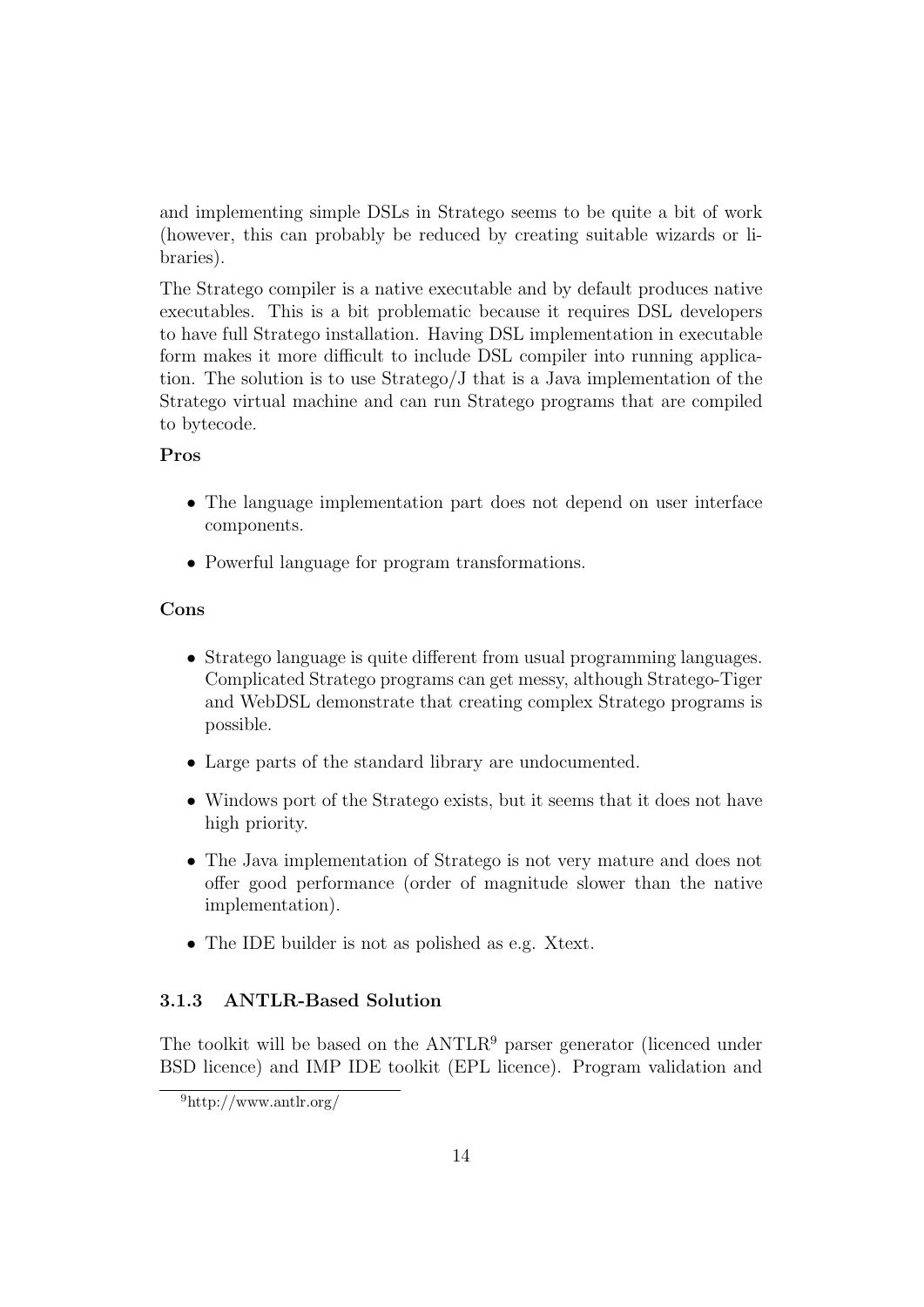transformation is done using some high-level programming language (Java does not qualify as a high-level language). Reasonable candidates are Yeti and Scala.

 $Yet<sup>10</sup>$  is a language very similar to OCaml and other ML-style languages. In addition to standard ML features, Yeti has polymorphic structure and variant types that are useful when processing ASTs. Yeti is quite easy to learn for a person with background in languages with Hindley-Milner type system (ML family, Haskell).

 $Scala<sup>11</sup>$  is a language that combines functional and object-oriented programming while trying to retain compatibility with the Java language. It seems to be complex language with many features and complicated typesystem, somewhat resembling  $C++$  and  $C#$ .

IMP is highly configurable IDE generation toolkit. Unlike Xtext that provides default implementations for most IDE features, the IMP requires writing some code to enable these services. IMP comes with parser generator LPG, but does not depend on a specific parser and AST implementation. The LPG itself seems to be inferior to ANTLR, at least the lexer specifications are very verbose and inconvenient.

The solution would consist of the following components:

- AST representation: Yeti structures or Scala case classes.
- Parser generator: ANTLR, using the Xtext approach. The grammar description is annotated with information that is used to generate both the raw ANTLR grammar that parses the DSL program into AST representation (structures or case classes).
- Templating engine: one option is to use Java-based templating engine, such as StringTemplate<sup>12</sup>. When using Yeti, it is also possible to use escaped expressions in string literals.
- IDE generator: IMP that can is interfaced with ANTLR and can use IDE services written in HLL.
- Validation: HLL programs that navigate the AST and report errors.

#### **Overall**

<sup>10</sup>http://mth.github.com/yeti/

 $11$ http://www.scala-lang.org/

<sup>12</sup>http://www.stringtemplate.org/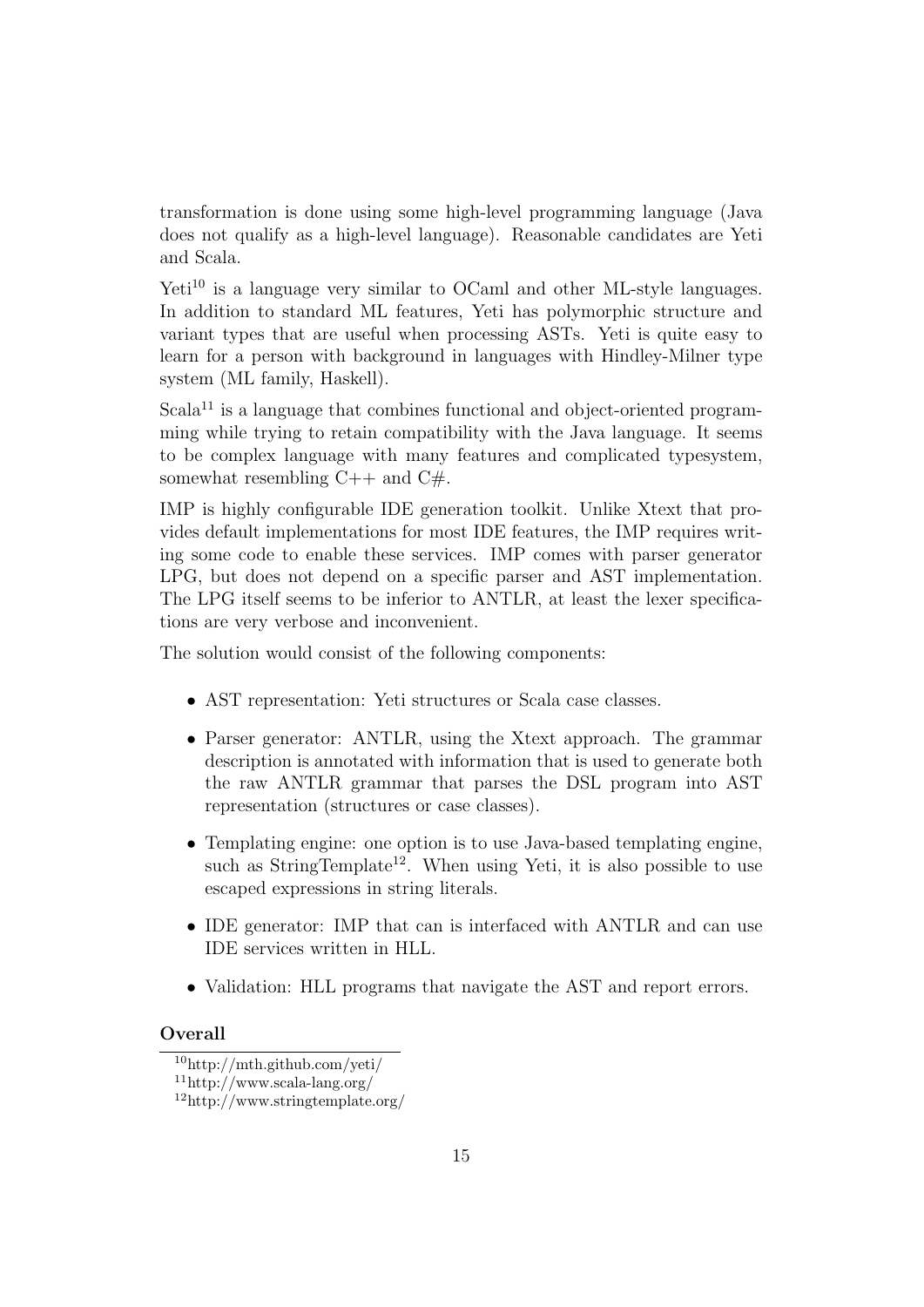This option comes with the least amount of dependencies and therefore can easily be integrated into build systems, applications etc. It is also very flexible because the DSL implementation can use all the possibilities offered on the Java platform (in a way, this is also true for Xtext, but writing complex transformations in Java can quicky get tedious).

This option is also the one requiring the most work to implement. It is somewhat unclear how many features we can implement during the first part of the project (ending in summer 2010).

#### Pros

- Very little dependencies and restrictions.
- DSL implementation is very easy to integrate into various components.
- Very flexible.
- Should have very good performance (does not use interpreted languages, expensive frameworks. Running speed of Scala should be similar to speed of Java).

#### Cons

- Potentially more costly to implement than the other options.
- With barebones implementation of the toolkit, implementing a DSL can require writing lot of code.

#### 3.2 Work to Be Done

This section tries to list work that must be done for each of the candidate architectures so that the result would conform to requirements listed in section 2. The main requirements are:

- toolkit is suitable for developing simple DSLs (from zero to sixty in 3-4 hours);
- tookit is suitable for developing complex DSLs;
- DSL implementation can be embedded to build system and application.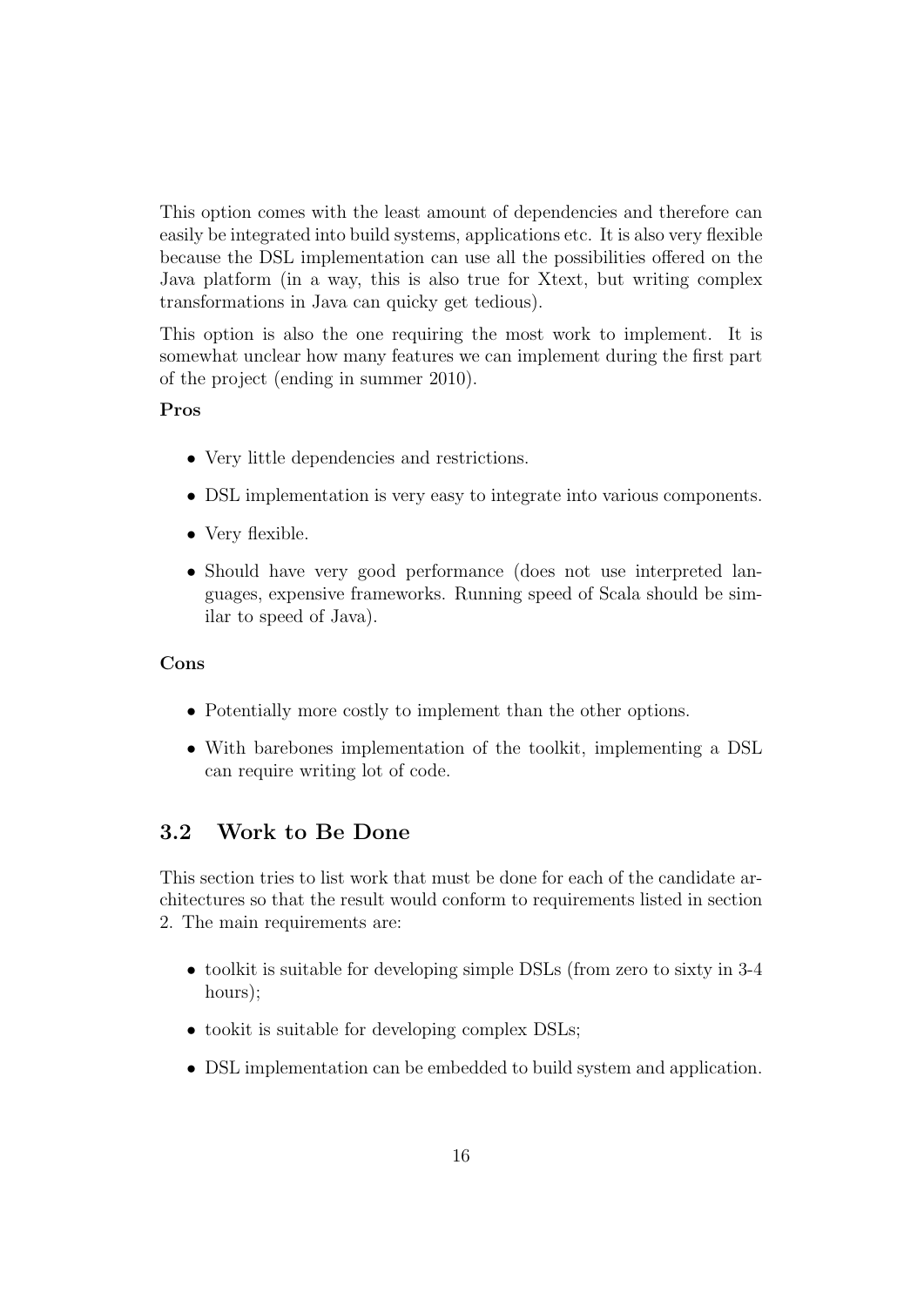An important thing to consider with respect to additional development work is the nature of changes or enhancements to the base tools. The types of development, in the decreasing order of desirability, are:

- 1. creating additional components that integrate with base components, packaging several base components with additional components<sup>13</sup> to form a complete DSL toolkit;
- 2. modifying the base components to fix bugs;
- 3. modifying the base components to add new functionality;
- 4. modifying the base components to change e.g. how they work.

The problem with options 3 and 4 is that modifications to the base component must be accepted by developers of the component (unless one wants to create fork of the component). Modifications to architecture of the component are very unlikely to be accepted by the developers.

#### 3.2.1 Xtext

Xtext is a bit difficult case because it is currently complete and self-contained system that is developed based on some assumptions and it is almost impossible to change these assumptions.

Xtext's support for simple DSLs is very good, the problematic parts are complex DSLs (support for multi-step compilation and for inter-file linking) and integration options. Support for complex DSLs can in principle developed as addition to the existing code (although seamless integration will still require changes to the Xtext itself). However, integration options are mostly determined by basic design decision to integrate Xtext with other Eclipse components. The Fornax platform<sup>14</sup> offers Maven plugin and repository that can be used to build Xtext projects from command line, but this is still needlessly complex task.

The following list contains improvements that can be made to achieve toolkit that satisfies the requirements of the project.

• Develop a scheme for providing links between DSL source files. In theory, developing the correct linking or scoping service should suffice, but the finer points of linking are undocumented and this may also interfere with how the Ecore model is stored and processed.

<sup>&</sup>lt;sup>13</sup>If the licence conditions of the base components allow doing so.

<sup>14</sup>http://www.fornax-platform.org/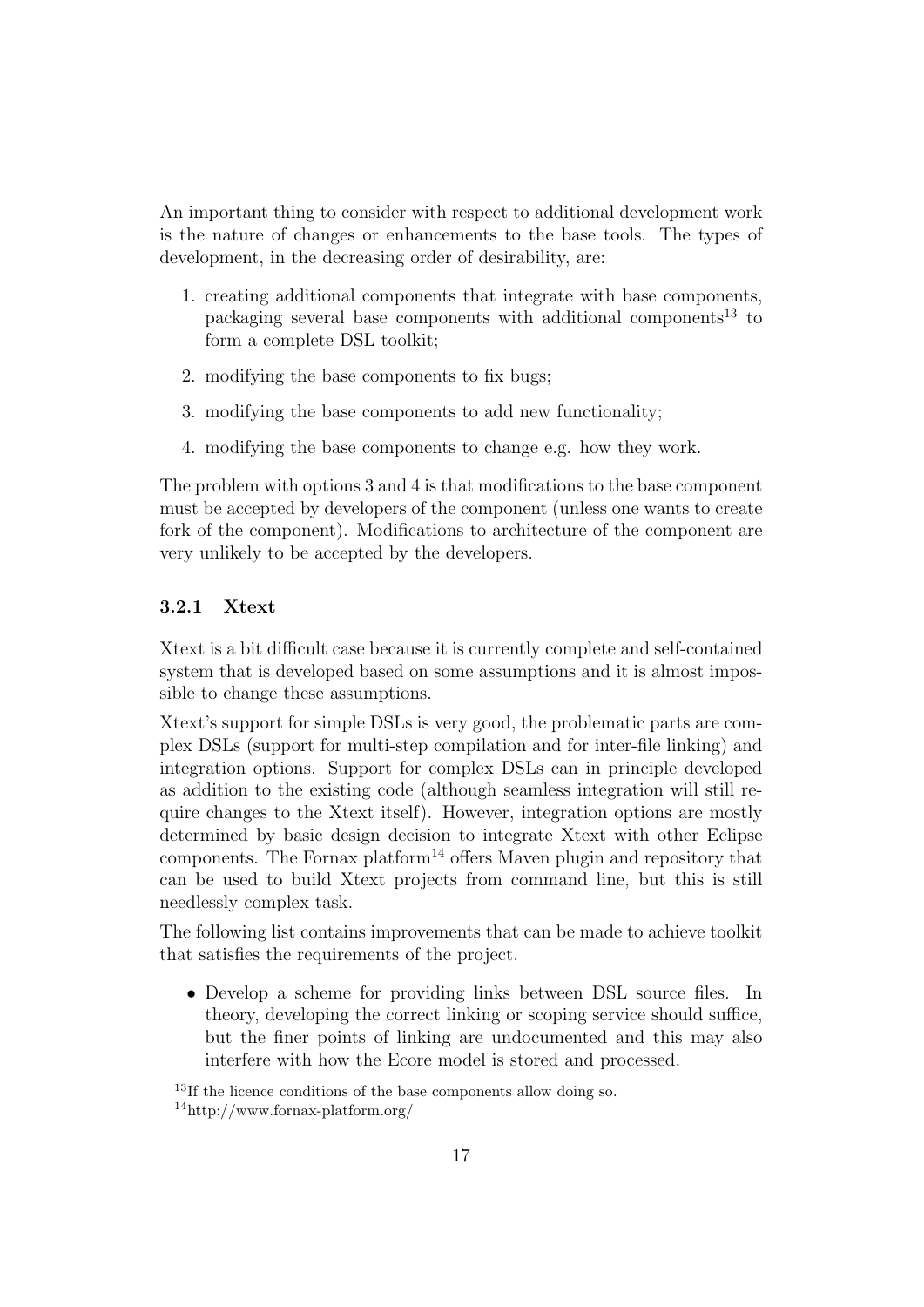- Develop some framework for complex compilation. A possible solution would be to move the compilation from Xpand-Xtend combination to Java code and make it easy to use the Java-based abstract representation from Xpand templates.
- Decouple from Eclipse services, e.g. Ecore metamodel. Instead, introduce dependency to interfaces that can then be implemented using Ecore or some more lightweight mechanism. This is a rather invasive change and quite unlikely to be accepted by the Xtext project.

#### 3.2.2 Stratego

Stratego and Spoofax/IMP toolkit contain all the major parts of DSL toolkit. The main development activities are concerned with improving various aspects of the existing kit.

- Develop framework or wizard for creating simple DSLs. This should take care of boilerplate code that is necessary to get a complete DSL implementation.
- Contribute to Spoofax/IMP to make it more reliable.
- Add auto-completion feature to Spoofax/IMP.
- Contribute to Stratego/J (Java implementation of Stratego) to make it more reliable and faster.
- Contribute to Stratego to make the Windows port usable.
- Contribute to Stratego to add documentation to important parts of the standard library.

All the contributions to Stratego are additions or bug fixes/enhancements and getting them accepted should pose no problems.

#### 3.2.3 ANTLR

The task list described in this section assumes that Scala is fairly mature language and that this project will not need to spend additional effort in developing and documenting it.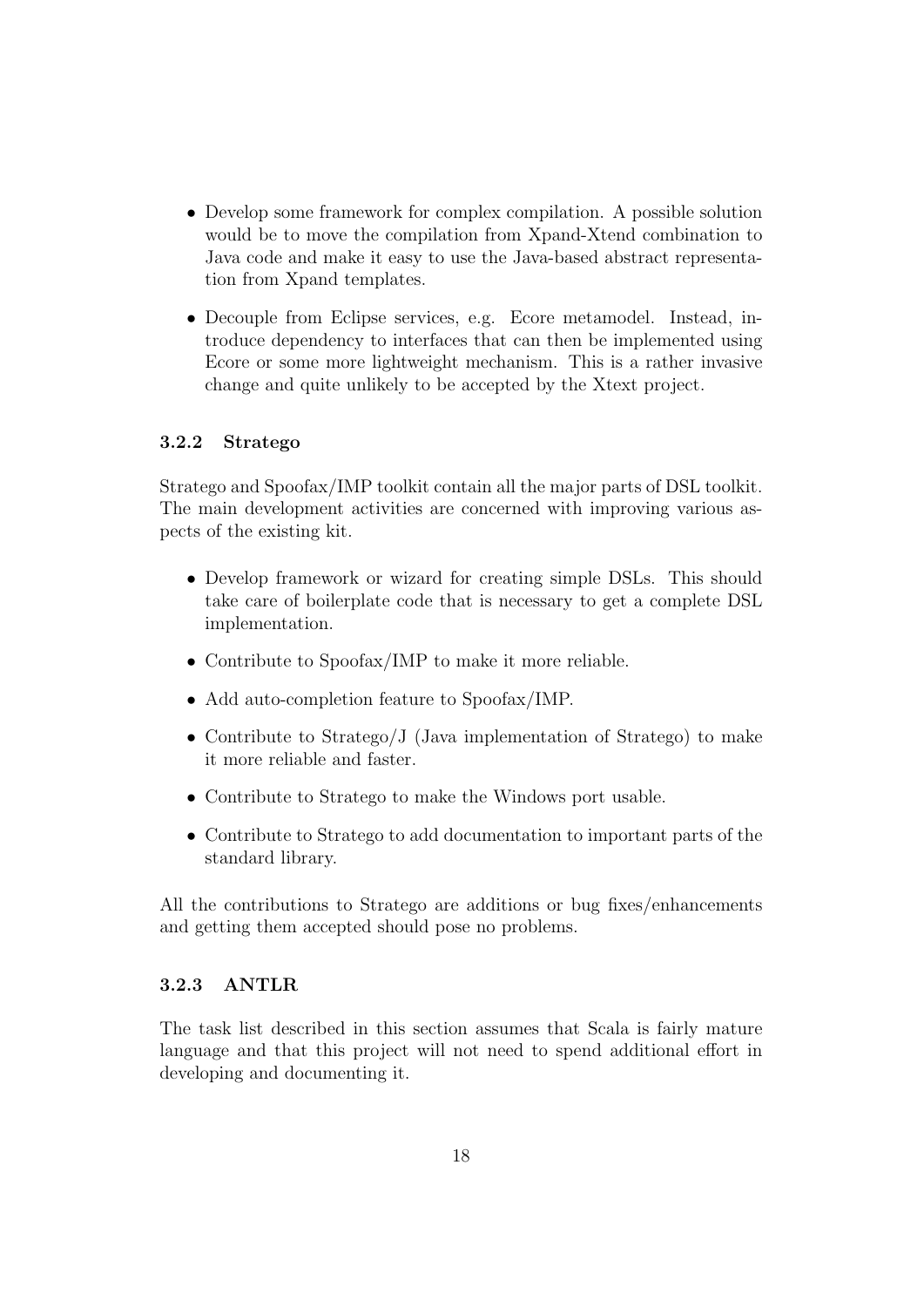- Integrate IMP with Scala so that it is possible to build editor services in Scala. Include sensible default implementations so that simple DSLs can be created without much coding effort.
- Develop method for specifying annotated ANTLR grammars (similar to the approach used in Xtext). From this grammar description, DSL toolkit generates code that parses the DSL program to abstract representation (Scala objects).
- Develop framework or wizard for creating simple DSLs.
- Integrate the DSL toolkit with a templating engine that is used for generating code.
- Develop a Scala library for automating tasks related compiling and code generation.
- Develop method for packaging visual (IDE) and non-visual (parser and code generator) parts of the DSL implementation.
- If using Yeti instead of Scala, contribute to Yeti by making it more stable and by documenting the Yeti library.

This approach does not require modification of existing components (except maybe minor bug fixes or enhancements to IMP).

#### 3.3 Evaluation

The main points from discussion from previous section are the following.

- Xtext offers good usability for simple DSLs, but is very difficult to integrate with other tools and to extend.
- Stratego uses language that can be difficult to learn, reliance on native executables can make integration into Java-based enterprise systems difficult.
- ANTLR-based custom implementation offers very good integration possibilities with the downside of potentially requiring the most effort to implement (and becoming "yet another research prototype", if the project fails to get traction in the user community). This option is also a good platform for future developments and allows integration of various research ideas.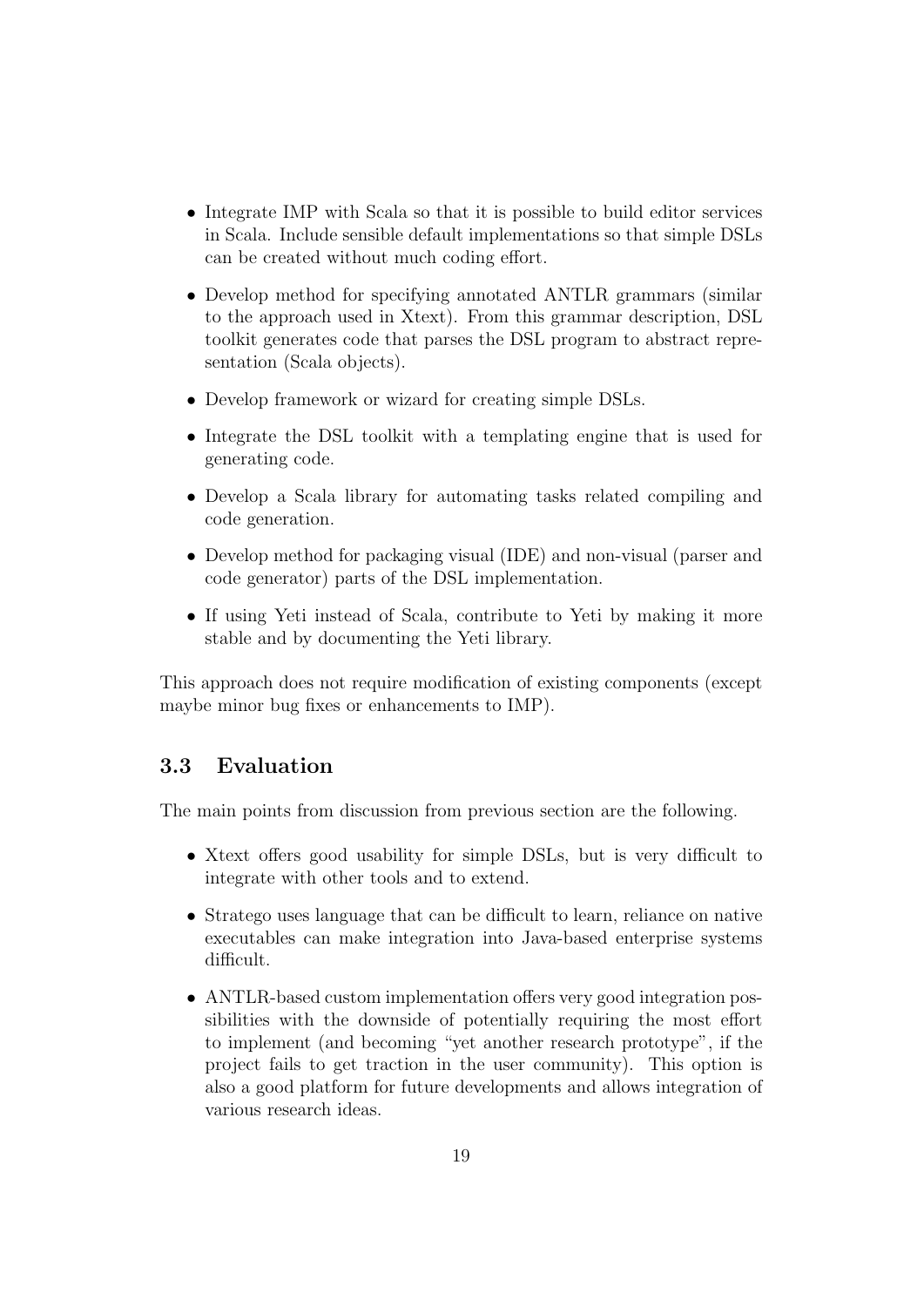Based on these considerations, the DSL toolkit will use ANTLR-based architecture. The following sections describe the proposed architecture in more detail.

### 4 Technical Issues

This section contains mostly exploratory overview of various technical issues. The detailed solutions to these issues will be developed during the course of the project.

#### 4.1 Abstract Representation of DSL Program

Abstract representation of a DSL program should follow the examples of Xtext and IMP. The program is represented as object graph (as opposed to syntax tree). If two objects in the DSL program reference each other, this should also be reflected by direct reference in the object graph (as opposed to textual references).

Following the Scala ideology, the abstract representation should be implemented as case classes. One additional requirement is that abstract representation object should contain references to its position in source file (see also the discussion in section 4.2). However, the abstract representation should not depend too much on the parser and the concrete representation.

#### 4.2 API for Language Services

Language services are pieces of code that are called by the IDE or the compiler to add behaviour that is specific for a given DSL. Examples of the language services are program validation, reference resolution, folding helper and content assist helper.

API for the language services should not depend on low-level details of the parser tokens and pointers to positions in source files. Instead, the service must be able to operate using abstract representation and the framework must automatically handle the correspondence between concrete and abstract syntax.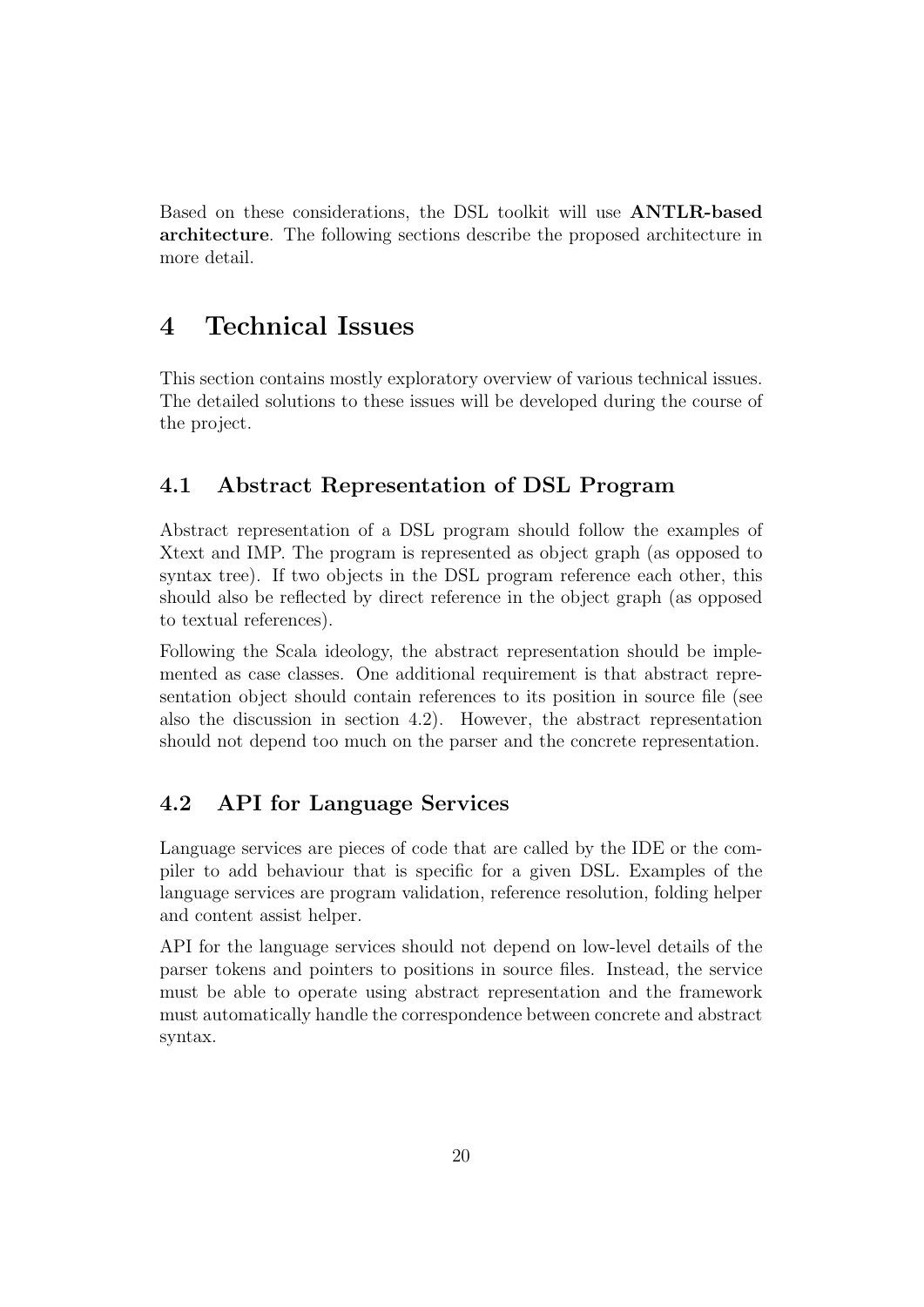#### 4.3 Linking

The linking problem is best explained with a simple example. Let's assume that we are creating a DSL that supports defining classes using a syntax in figure 1. The metamodel for this part of the language is shown in figure 2.

```
class Foo extends Bar {
    ...
}
```
Figure 1: Class definition

The abstract representation (model) corresponding to this metamodel is convenient to process. However, if the model only contains objects that are defined in the DSL program, then this metamodel can be restrictive, because it is often desirable to extend classes that are defined outside the DSL program, using other means than the DSL. If we add the possibility to extend externally defined classes, then the metamodel will look something like figure 3. Here the ExternalClass stands for external resource defined outside the DSL program.

The important point is that the decision whether Bar in the example code (figure 1) points to Class or ExternalClass generally requires information that is not available at parsing time<sup>15</sup>. Therefore, there should be some facility to post-process the abstract representation of the DSL program and replace the references with referenced objects. This post-processing step should have access to contextual information (e.g. lists of external classes) and the ability to introduce synthetical elements (e.g. for representing external objects).

#### 4.4 AST Post-Processing

AST post-processing is generalization of the linking issue described in the previous subsection. In DSLs it is often useful to use syntactic shortcuts where the meaning of some element can only be determined from context<sup>16</sup>.

<sup>15</sup>In Xtext this decision is done at parsing time using only local information. This approach mandates using different syntax for different types of extended objects. For example, one can use "extends" and "extends external" keywords to differentiate between the two options.

<sup>&</sup>lt;sup>16</sup>For example, in C language " $(foo)(1 + 2)$ " can mean either function call or cast, depending of whether foo is a type or a pointer to function.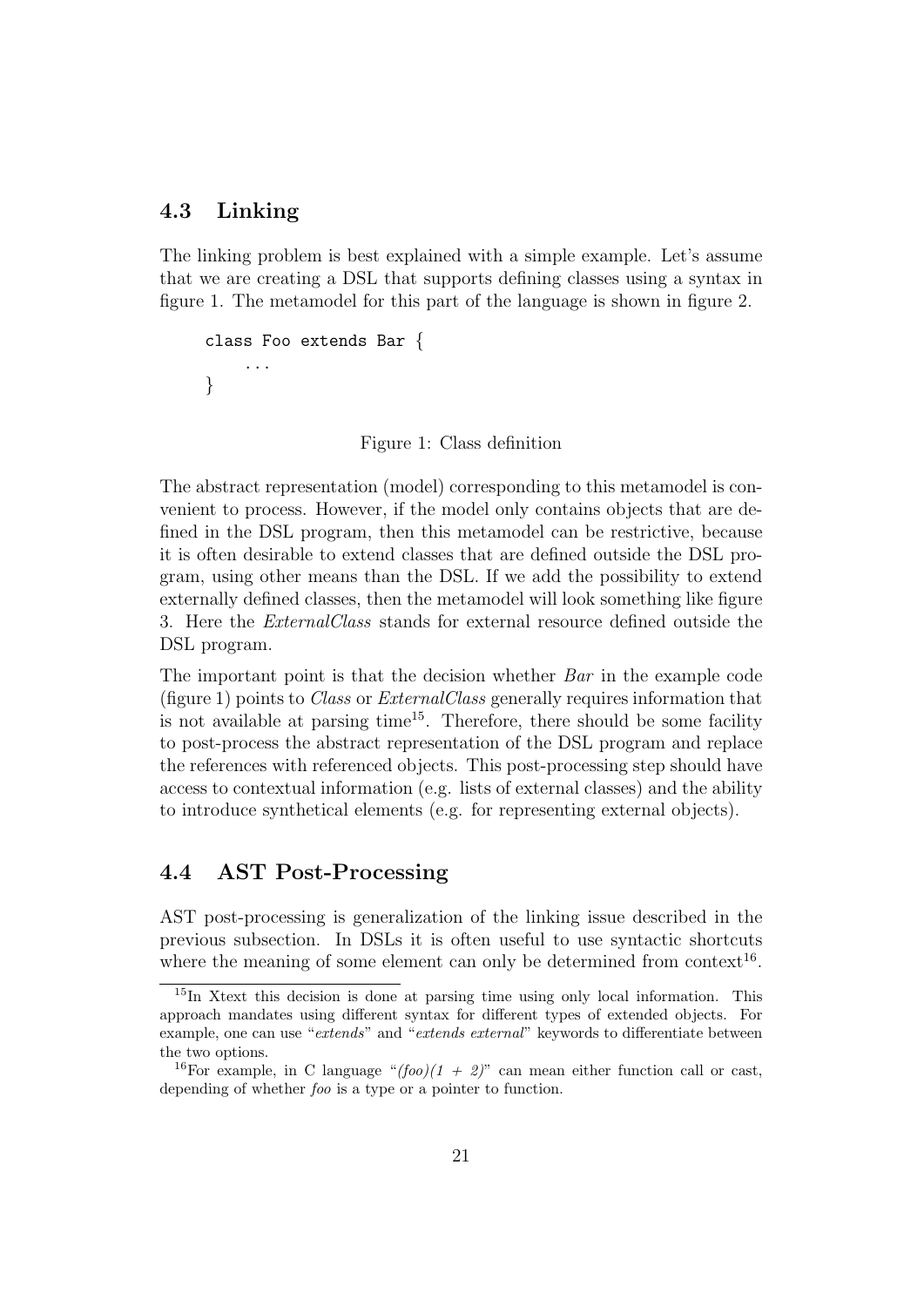

Figure 2: Metamodel for the class definition

The DSL toolkit should include processing step where the abstract representation of the DSL program is analyzed. During this analysis, the ambiguous parts of the program can be resolved, possibly using contextual information (e.g. to determine if some identifier is defined in external context). These parts are then resolved to reflect the intent of the DSL program.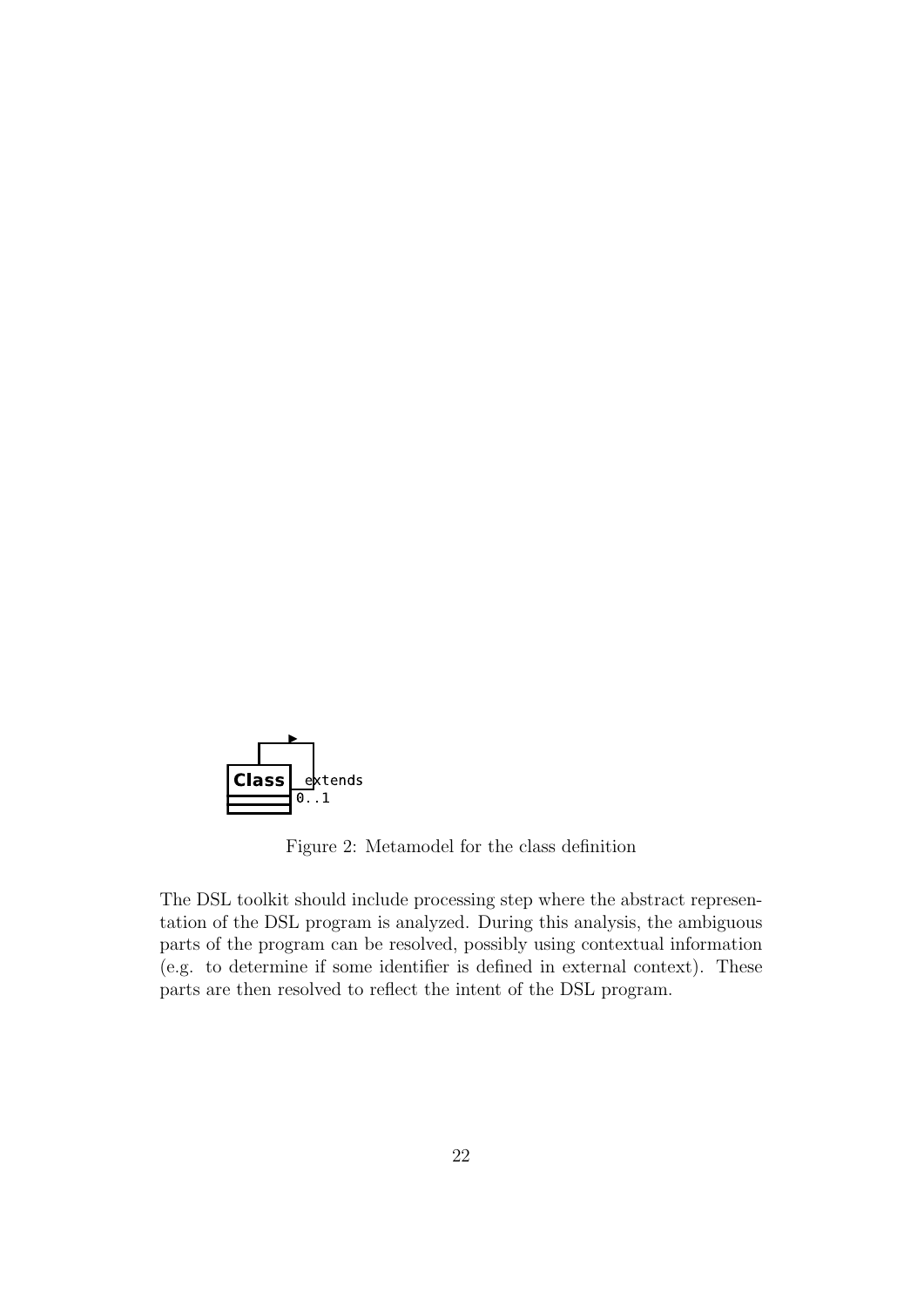

Figure 3: Metamodel with external classes

#### 4.5 Validation Framework

The validation framework should support defining constraints for individual items of the DSL program without the need to traverse the entire object graph. In other words, the traversal code should reside in the framework, not in the DSL implementation.

Additionally, the DSL toolkit should include framework for implementing type system for the DSL. The abstract representation should allow annotating the nodes with type information and the validation framework should make it easy to implement rules for type propagation. One possible source